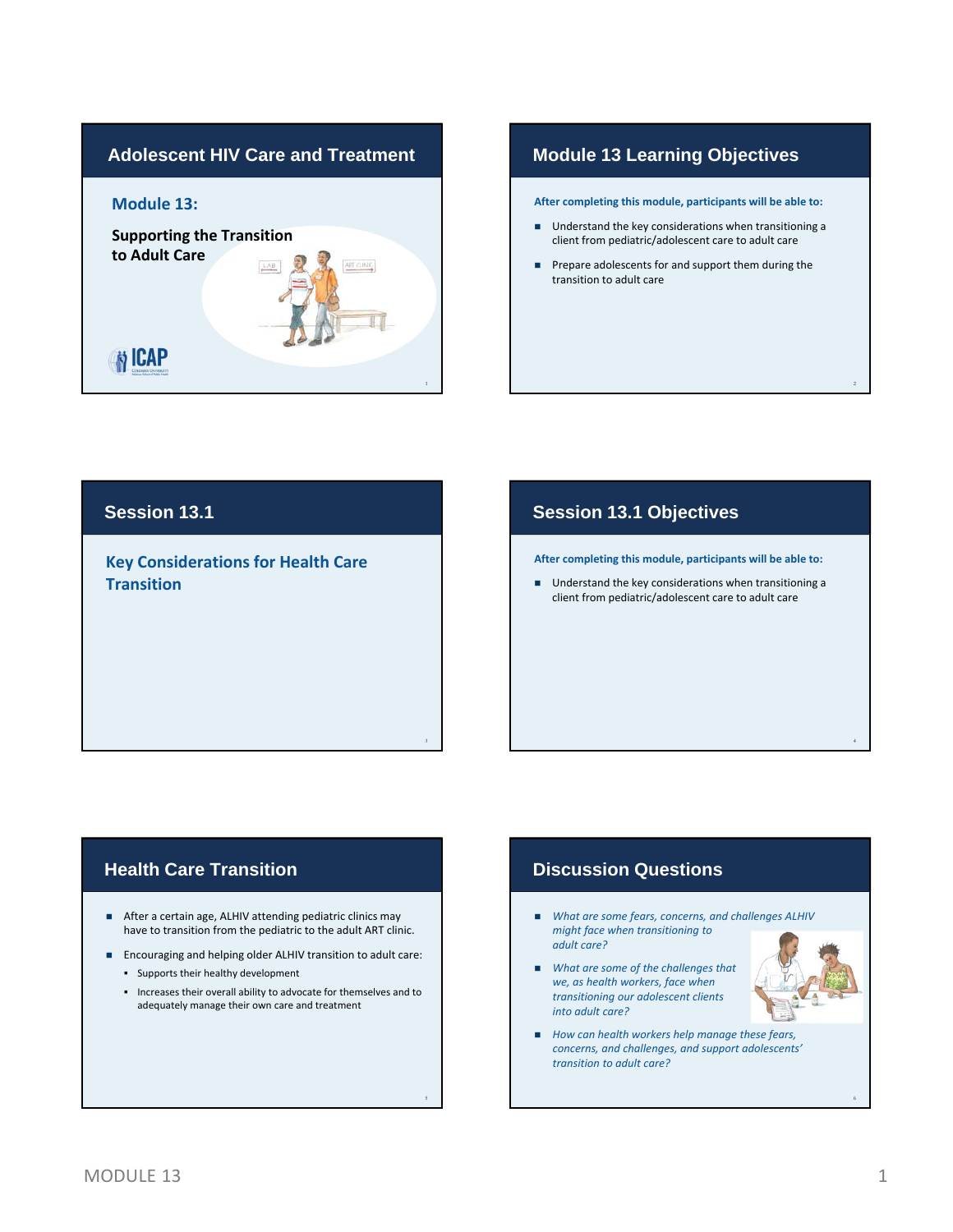### **Transition from Pediatric to Adult Care**

- The goal of transition is to ensure the provision of uninterrupted, coordinated, developmentally‐ and age‐ appropriate, and comprehensive care before, during, and after the transition.
- ALHIV may face challenges:
	- In their transition to adult care
	- **In learning to independently manage their own care**
- These challenges affect ALHIV, their caregivers, and health workers in pediatric and adult clinics.

7

9

### **Transition: The Role of the Health Worker**

- To provide ALHIV and their caregivers with support
- To help ALHIV increase their capacity to manage their own care
- To help ALHIV advocate for themselves in the clinical setting



8

- **Balancing complicated care:** ALHIV have to manage multiple medications and appointments and must deal with many different health workers and health services.
- **Leaving a familiar care network:** ALHIV may feel reluctant to leave a familiar care setting and they may feel uncertain about how to manage a new clinic setting with new providers.
- **Psychosocial and developmental challenges:** ALHIV are coping with the typical changes and worries of adolescence and they may be struggling with disclosure and adherence.
- **System challenges:** Adult clinics typically lack specific, youth‐ friendly services for adolescents.

### **Transition: Challenges for ALHIV Key Considerations for the Transition to Adult Care**

- All adolescents require support both within and outside of the clinic setting to take greater ownership over their health care, behavior, lives, and adherence.
- The transition to adult care often occurs in parallel with an adolescent's emotional and physical maturation. Effective transition must allow for the fact that adolescents are undergoing changes that impact much more than just their clinical care.
- **Health workers should:**
	- Help ALHIV set and achieve goals for independence and self‐ management of care
	- Encourage ALHIV to develop as much independence as possible
	- Support caregivers to understand their changing role <sup>10</sup>

### **Key Considerations for the Transition to Adult Care (Continued)**

- Reaching the overall goal of helping adolescents achieve independent management of their own care is a gradual process and should, whenever possible, involve caregivers and family.
- Some caregivers will need assistance understanding their changing role as the focus of care shifts toward a confidential relationship between the adolescent and the health worker.

**Not every adolescent will be able to reach 100% independence from his or her caregivers.** This is particularly true for adolescents with moderate or severe developmental delays.

**Questions or comments on this session?**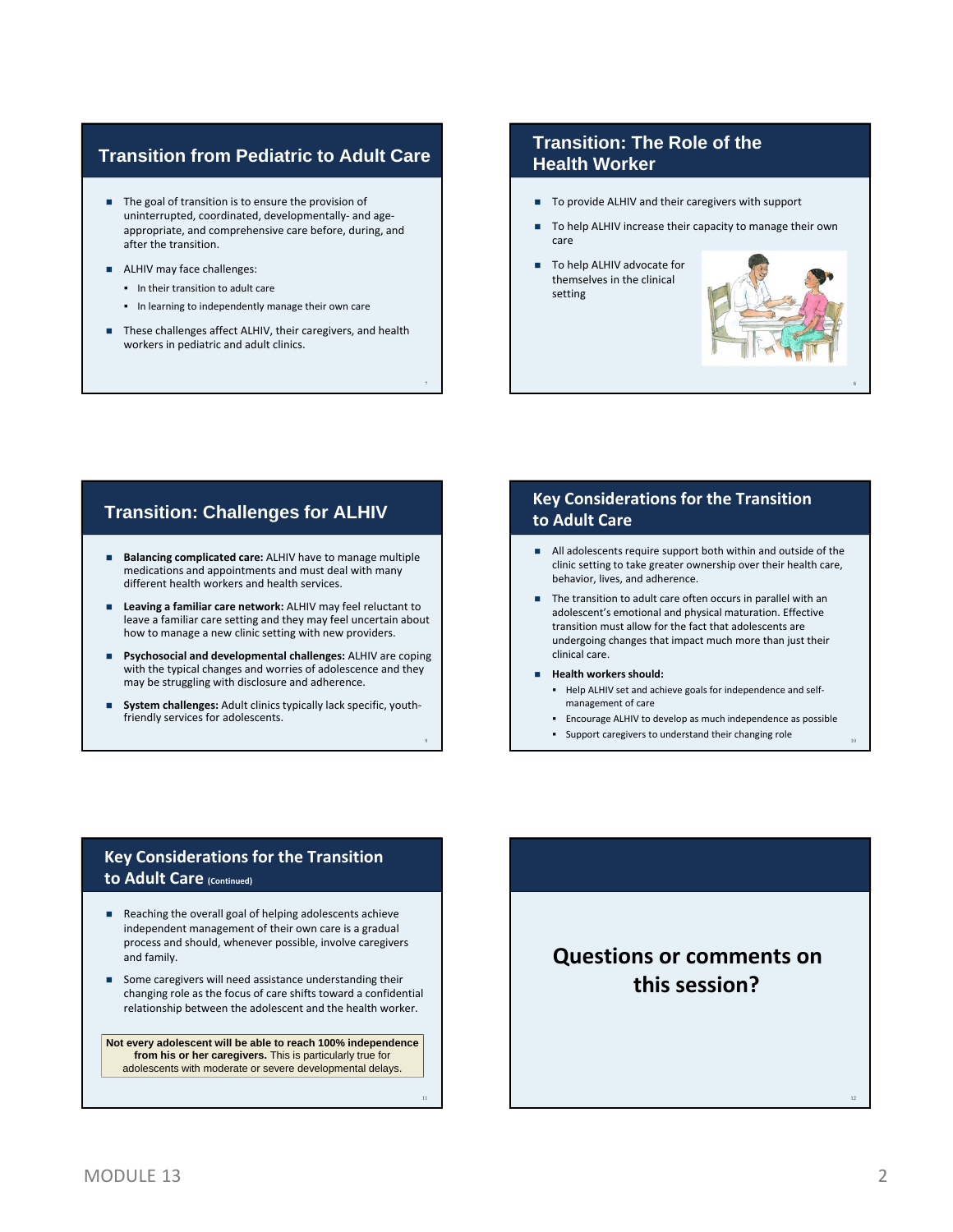## **Session 13.2**

**Preparing and Empowering Adolescents to Transition into Adult Care**

### **Session 13.2 Objective**

**After completing this session, participants will be able to:**

 Prepare adolescents for and support them during the transition to adult care

### **Preparing and Empowering Adolescents to Transition into Adult Care**

13

15

- **Programs and facilities may not adequately plan for client** transition to adult care.
- **This can result in:** 
	- An abrupt transfer to adult services
	- Maintaining adolescents in the pediatric clinic longer than may be appropriate
	- Discontinuation of care
	- Adherence challenges
- Helping all ALHIV achieve greater independence to manage their own care is essential.

### **Discussion Questions**

- *What do you think is important for older adolescents to know when transitioning to the adult clinic?*
- *What youth‐friendly activities and/or counseling methods/exercises do you think could help adolescents with the transition process?*
- *Who should be involved in the transition process?*

### **Helping ALHIV Prepare for Transition**

**Transition requires an individualized, developmental approach – not all ALHIV will be ready to transition at the same age.**

Begin the process early, working as a team with the adolescent client, his or her caregivers, and other members of the multidisciplinary team.

#### **The transition should:**

- Enhance the adolescent's autonomy
- Cultivate a sense of personal responsibility
- Facilitate self-reliance and self-efficacy
- Boost the adolescent's capacity for self-care and self-advocacy
- Consider each adolescent's developmental stage and readiness

#### **Helping ALHIV Prepare for Transition (Continued)**

**Some innovative strategies that health workers and programs can undertake to support transition:**

- Orienting adult HIV providers on adolescent-friendly services and the needs of ALHIV
- Bringing adult providers to the pediatric/adolescent clinic for a joint weekly clinical session so they can get to know more about adolescent clients and their unique needs
- Having a provider from the pediatric/adolescent clinic attend the adult clinic on a regular basis for "transition sessions"

18

14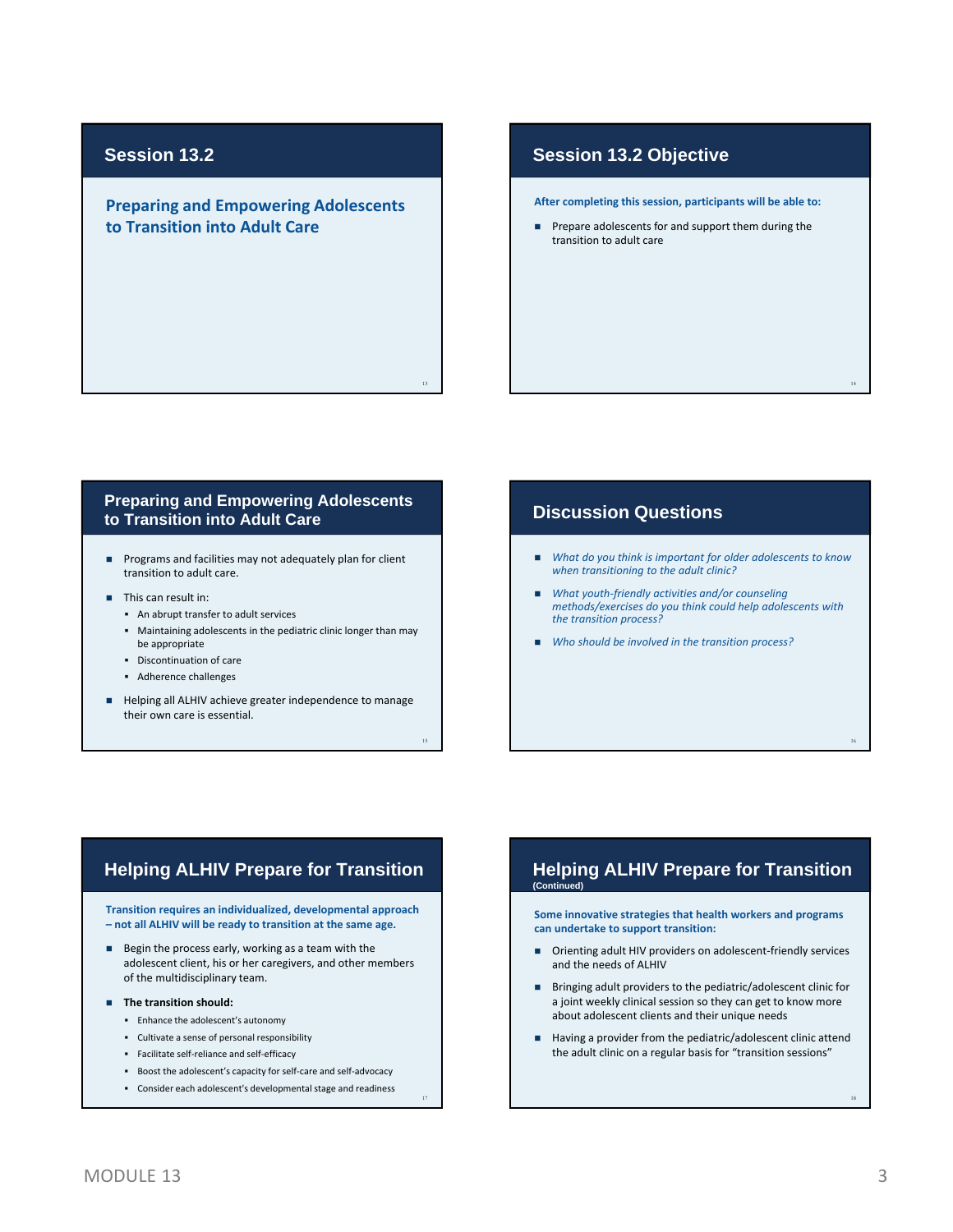#### **Helping ALHIV Prepare for Transition (Continued)**

**Some ways that health workers and Adolescent Peer Educators can help ALHIV prepare for the transition process:**

- Reviewing the client's medical history with him or her and encouraging the client to ask questions
- **Ensuring that the client understands diagnosis, medications,** adherence, and how to live positively
- **Promoting linkages to adolescent peer support groups and** support groups at the adult clinic
- **Transitioning adolescents to adult care in cohorts or groups**
- Organizing health talks for transitioning adolescent clients

### **Helping ALHIV Prepare for Transition (Continued)**

- **Encouraging older adolescents to take responsibility in making** and keeping appointments and adhering to medicines (e.g. by using appointment and medicine calendars)
- Identifying and orienting adult providers on the necessity of youth‐friendly services through meetings, orientations, and trainings
- Accompanying the adolescent to the adult clinic for an orientation
- Transferring the client's medical records to the new clinic and holding a case conference to discuss key issues

#### **Helping ALHIV Prepare for Transition (Continued)**

- **Involving Peer Educators, social workers, and counselors** when planning for a client's transition, especially for most-atrisk ALHIV
- Using a variety of youth-friendly activities, such as journaling or creating a Transition Workbook (see *Appendix 13B*)
- Connecting ALHIV to other community‐based services



19

### **Helping ALHIV Prepare for Transition (Continued)**

**Help older ALHIV be more involved in their own care. Ideally, they should be able to:**

- Make, cancel, and reschedule appointments
- **Arrive to appointments on time Ask questions and ask for help**
- Call ahead to schedule urgent visits Have a full understanding of their
- 
- Know when to seek care for symptoms or emergencies
- Identify symptoms and describe them
- Negotiate multiple providers and different types of clinic visits
- **Establish a good working** relationship with a case manager
	-

20

22

- Request prescription refills correctly care and treatment plan, including the medicines they are taking
	- Get the results of every test and understand the results
	- **Join an ALHIV association and** support group
	- Follow up on all referrals

# **Transition Tools**

- It is possible for adolescents to have a smooth transition to adult care and to receive adolescent‐friendly services in the adult clinic.
- There are a number of tools that can help health workers and ALHIV prepare for and carry out the transition to adult care:
	- Review and discuss Table 13.1, which is a self-care and transition timeline for ALHIV.
	- Review and discuss *Appendix 13A: Transition Checklist for Health Workers.*
	- Also see *Appendix 13B: Transition Resourcesfor Health Workers and ALHIV.*

# **Exercise 1**

**Supporting ALHIV in Their Transition to Adult Care: Case studies and large group discussion**

See *Appendix 13A: Transition Checklist for Health Workers.*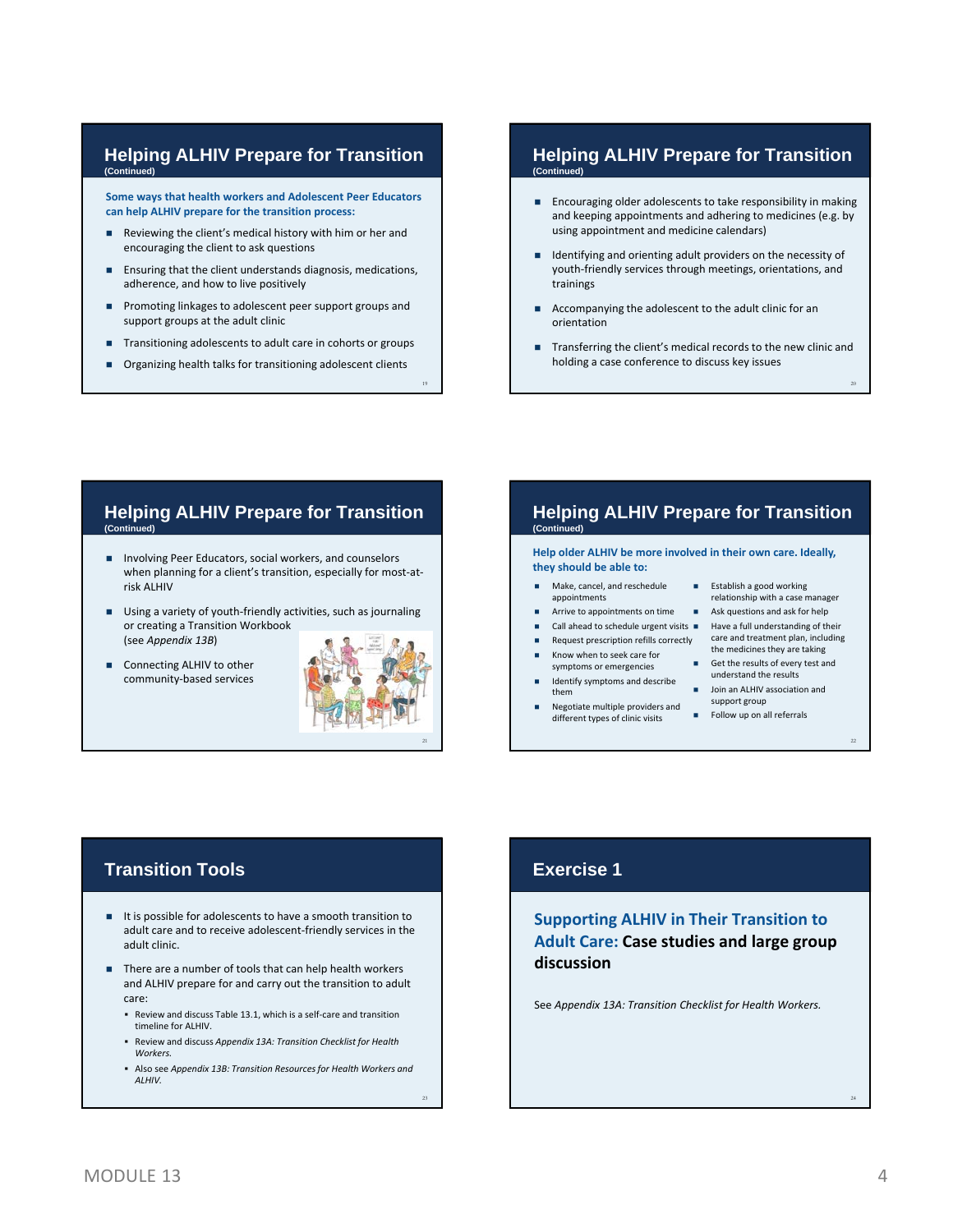### **Exercise 1: Case Study 1**

L is a 16-year-old ALHIV. In a few months, he is moving to a new town with no pediatric clinic and he will have to start getting care and treatment at an adult clinic. He is nervous about this change because he does not know the staff there and because he will now have to deal with a large, crowded clinic.

- *What fears or concerns do you think this client has about transitioning to adult care?*
- *What could health workers do to prepare this client for his or her transition to adult care?*
- *What follow up could health workers provide once the adolescent has enrolled in the adult clinic?*

25

27

### **Exercise 1: Case Study 2**

M is an ALHIV who is 19 years old. She has been receiving services from the adult clinic for the past year. Today, M\_\_\_ has returned to the adolescent clinic to see you. When you ask her about her care and treatment, she tells you that she stopped taking her ARVs 3 weeks ago. When you try and discuss this situation with her in more detail, she cries and tells you that she doesn't like the people at the adult clinic.

- *What fears or concerns do you think this client has about transitioning to adult care?*
- *What could health workers do to prepare this client for his or her transition to adult care?*
- *What follow up could health workers provide once the adolescent has enrolled in the adult clinic?* <sup>26</sup>

is 20 years old and is a client at the pediatric clinic where you work. Her auntie supports her and usually brings her for clinic visits. B\_\_\_ has been diagnosed with some learning problems and developmental delays and, although she should transition to the adult clinic soon because of her age, you have some concerns about her development and ability to independently manage her own care. You are afraid she will get "lost" at the adult clinic.

- *What fears or concerns do you think this client has about transitioning to adult care?*
- *What could health workers do to prepare this client for his or her transition to adult care?*
- *What follow up could health workers provide once the adolescent has enrolled in the adult clinic?*
- *What might be some of the implications of B\_\_\_'s developmental delays for her transition to adult care?*

### **Exercise 1: Case Study 3 Exercise 1: Debriefing**

- *What did we learn?*
- **Key points:**
	- To prepare for the transition from the pediatric to the adult clinic, older ALHIV need support from the multidisciplinary care team and family members.
	- Ideally, health workers from the pediatric and adult clinics collaborate and problem solve together during a client's transition.
	- As ALHIV transition to the adult clinic, we can help them advocate for themselves, be involved, and understand their care and treatment.
	- *Appendix 13A: Transition Checklist for Health Workers* and *Appendix 13B: Transition Resources for Health Workers and ALHIV* can be used/adapted to support ALHIV during the transition process.



## **Module 13: Key Points**

- In some places, adolescents attend pediatric clinics where they may have been getting services since birth, or for many years. After a certain age, they usually have to transition to an adult ART clinic.
- This care transition can be difficult for adolescents, caregivers, and health workers because during this period, adolescents have to adjust to a new, less nurturing environment and to new health workers.
- Taking on a greater role in self‐care and self‐advocacy may be challenging for adolescents, depending on their level of development and maturation. Not all adolescents, especially those with developmental delays, will be able to achieve 100% transition and independence.

30